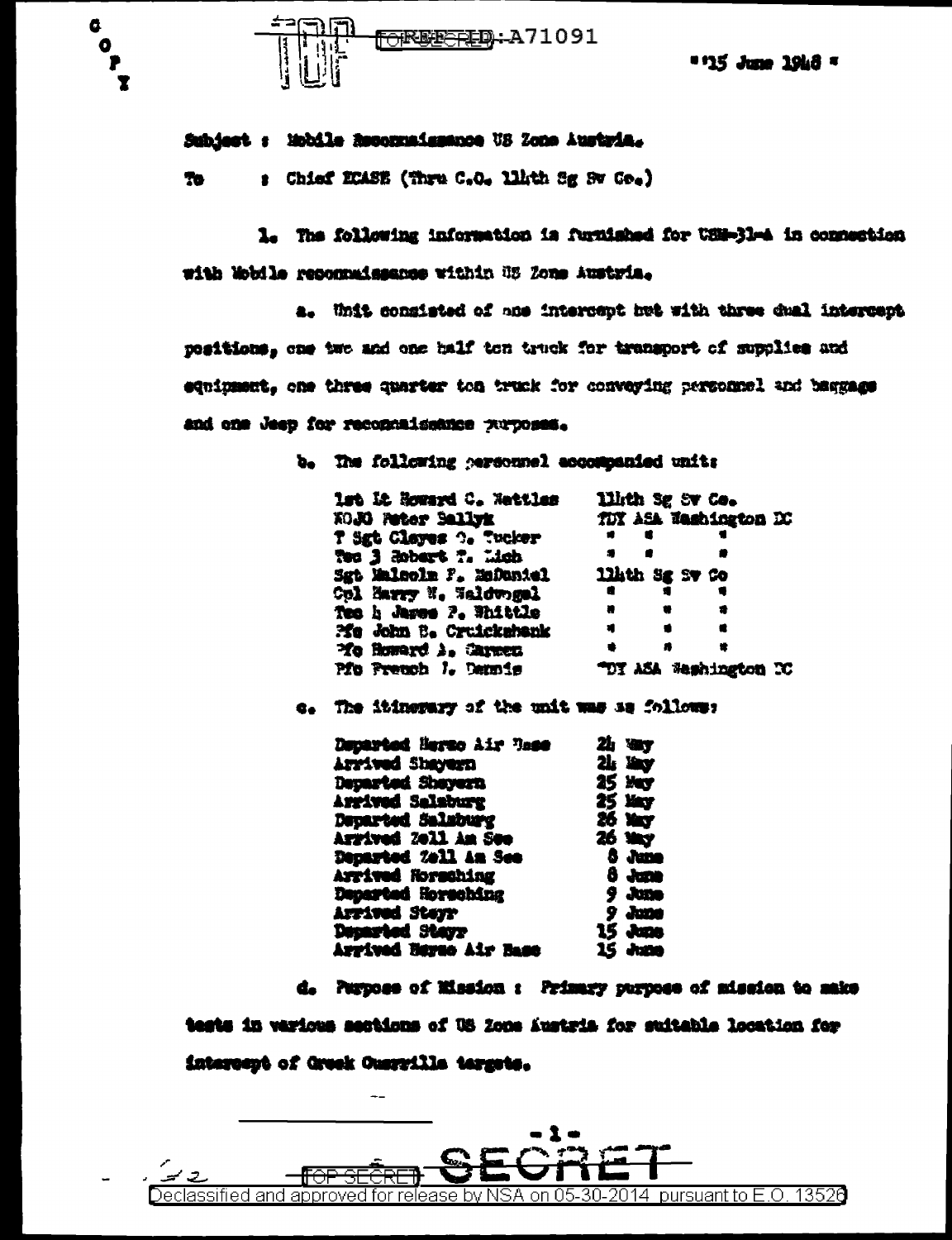

e. Locations were selected subject to suitability as regards logistical support, terrain fratures and sucurity of station.

f. First location selected at Zell Am See, School of Standards fifty five miles south of Salskary near Zellaw Sec.

g. Second location picked was site twenty miles south of 2011 An See seven thousand four hundred feet in elevation near Nount Gros Clothan.

h. Recounsissance was made to East of Zall Am See but unlocated any location suitable due to mountainous terrain.

i. Final location selected was four miles from Sterr.

k. Complete logistical support was given by G-2 ICA Salaburg and at points selected.

1. Ne difficulty was encountered in mateguarding security of the unit.

n. Equipment in good operating condition throughout emment

for minny vehicle renairs.

a. Personal selected to appropany with were capable of produsing the desired results.